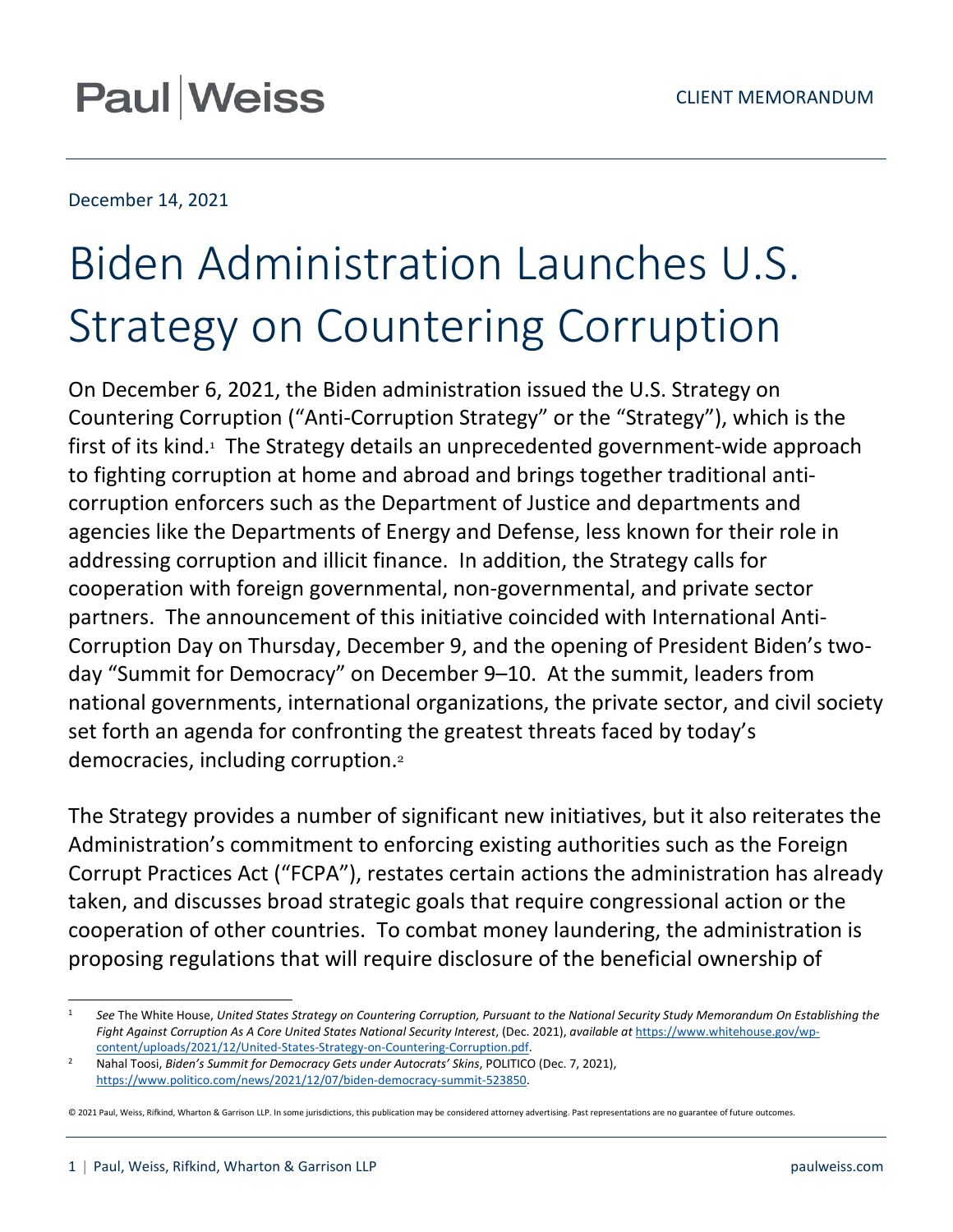corporations and create new reporting obligations and minimum standards for the investment advisory, real estate and antiquities industries. The Strategy identifies an increased enforcement focus on "gatekeepers" such as lawyers, accountants and other professional service providers, as well as an increase in actions targeting kleptocrats and their assets due to a proposed whistleblower program. In addition, if Congress and international partners follow the administration's lead, the Strategy could foreshadow an increase in multilateral sanctions and new legislation criminalizing the receipt of bribes by foreign public officials (in addition to the existing legislative focus on bribe payors).

# **Background**

Since the passage of the FCPA in 1977, the DOJ and Securities and Exchange Commission ("SEC") have led the U.S. government's fight against corruption abroad.[3](#page-1-0) The Department of the Treasury and the Department of State have also targeted corruption through methods including sanctions, international diplomacy, and enforcement of tax laws related to corruption proceeds.[4](#page-1-1)

As we have previously noted, President Biden spoke generally during his 2020 presidential campaign about the impact of corruption and the need to elevate efforts to counter corruption.<sup>[5](#page-1-2)</sup> Once president, he appointed federal law enforcement leadership that signaled a more aggressive approach to white collar and corporate enforcement, including D.C. Circuit Judge Merrick Garland and Lisa Monaco to lead the DOJ as Attorney General and Deputy Attorney General, respectively, and Gary Gensler to lead the SEC.<sup>[6](#page-1-3)</sup> These developments, along with the recent enactment of the Anti-Money Laundering Act ("AMLA") of 2020 and the 2021 National Defense Authorization Act ("NDDA"), which included the Kleptocracy Asset Recovery Rewards Act ("KARRA"), served as the backdrop for the administration to begin developing a whole-of-government approach to countering corruption.

On June 3, 2021, President Biden issued a National Security Study Memorandum in which he recognized corruption as "a core United States security interest."[7](#page-1-4) The Memorandum directed the Assistant to the President and National Security Advisor, in coordination with the Assistant to the President for Economic Policy and the Assistant to the President for Domestic Policy, to lead a 200-day interagency review process. The projected end result was the "creation of a comprehensive strategy that, if fully implemented, would enhance the U.S. Government's ability to prevent corruption, more effectively combat illicit finance, better

<span id="page-1-0"></span><sup>3</sup> *See* DOJ & SEC Resource Guide to the U.S. Foreign Corrupt Practices Act at 1 (2d ed. 2020), https://www.justice.gov/criminalfraud/file/1292051/download.

<span id="page-1-1"></span><sup>4</sup> *See* Transcript of Remarks by Deputy Secretary of the Treasury Wally Adeyemo on Anti-Corruption at the Brookings Institution (Dec. 6, 2021), https://home.treasury.gov/news/press-releases/jy0516; Dep't of State, Policy Issues: Anti-corruption and Transparency (last visited Dec. 13, 2021), https://www.state.gov/policy-issues/anti-corruption-and-transparency/.

<span id="page-1-2"></span><sup>5</sup> *See* Client Memorandum, Paul, Weiss, Rifkind, Wharton & Garrison LLP, Transition to the Biden Administration: FCPA Enforcement in the Near Term (Mar. 1, 2021), at 1-2,

<span id="page-1-3"></span>https://www.paulweiss.com/media/3980867/transition\_to\_the\_biden\_administration\_fcpa\_enforcement\_in\_the\_near\_term.pdf. <sup>6</sup> *See id*. at 2–5.

<span id="page-1-4"></span><sup>7</sup> Joseph R. Biden, Jr., *Memorandum on Establishing the Fight Against Corruption as a Core United States National Security Interest*, White House Briefing Room (June 3, 2021) *available at* https://www.whitehouse.gov/briefing-room/presidential-actions/2021/06/03/memorandum-onestablishing-the-fight-against-corruption-as-a-core-united-states-national-security-interest/.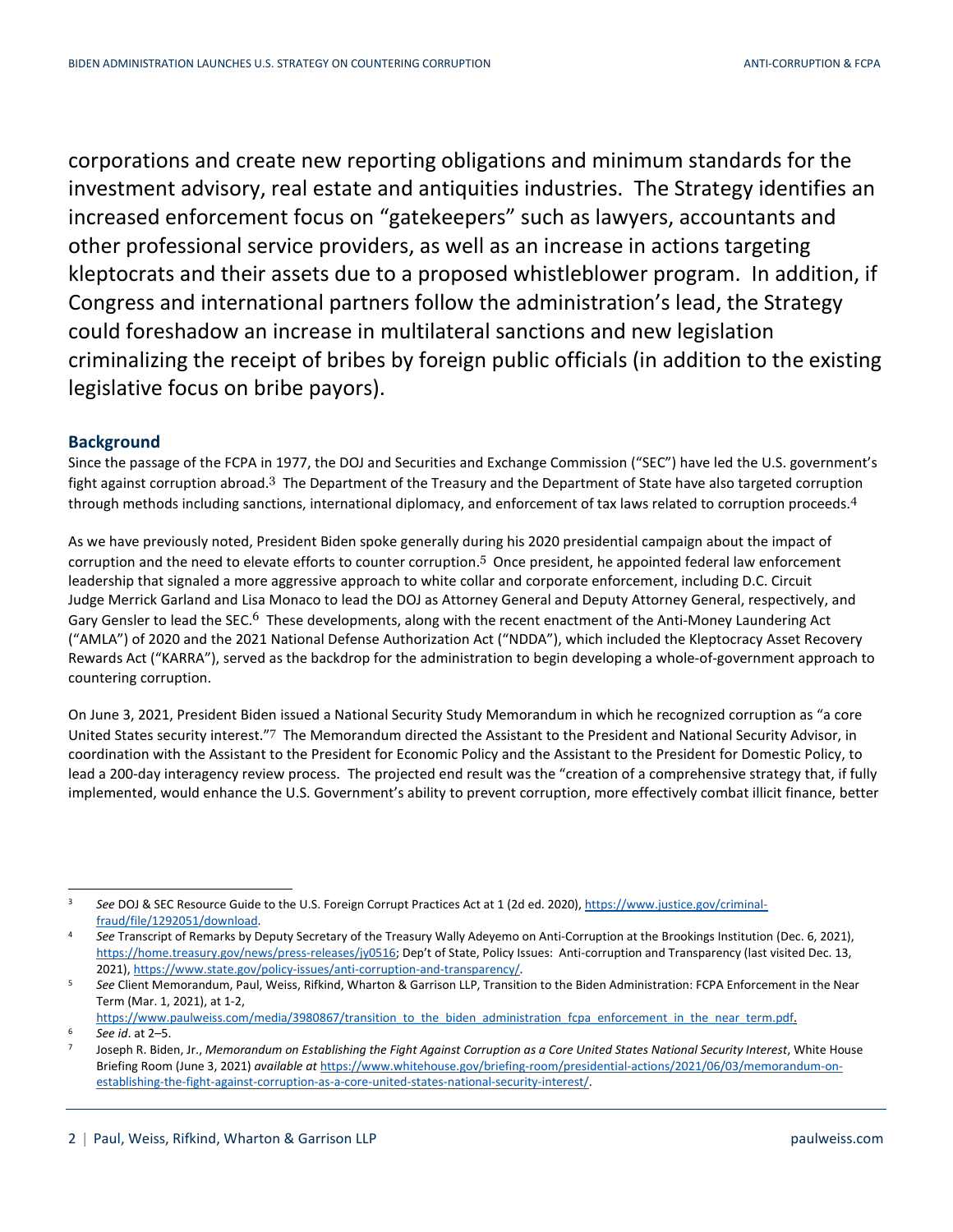hold corrupt actors accountable, and strengthen the capacity of activists, investigative journalists, and others on the front lines of exposing corrupt acts."[8](#page-2-0)

## **The Anti-Corruption Strategy**

The Anti-Corruption Strategy "lays out a comprehensive approach for how the United States intends to work domestically and internationally with governmental and non-governmental partners to prevent, limit and respond to corruption and related crimes."<sup>[9](#page-2-1)</sup> To fully enact the Strategy, the White House will require the efforts and cooperation of a number of federal agencies and departments, which will be responsible for implementing the Strategy and will be required to report annually on their progress to the White House.[10](#page-2-2)

The Anti-Corruption Strategy is presented in "five distinct, mutually-reinforcing strategic pillars," each encompassing "enumerated strategic objectives and specific lines of effort (LOEs)."<sup>[11](#page-2-3)</sup> These "pillars" are:

- Modernizing, coordinating and resourcing U.S. Government efforts to fight corruption.
- Curbing illicit finance.
- **Holding corrupt actors accountable.**
- Preserving and strengthening the multilateral anti-corruption architecture.
- **Improving diplomatic engagement and leveraging foreign assistance resources to advance policy goals.**

The following are key goals and themes that cut across the five pillars:

#### **Expand Anti-Corruption Resources and Teams**

The Anti-Corruption Strategy "outlines a whole-of-government approach to elevating the fight against corruption."<sup>[12](#page-2-4)</sup> It therefore emphasizes new or recently established task forces and interagency initiatives. These include "a new anti-corruption task force at the Department of Commerce,"<sup>[13](#page-2-5)</sup> an "Anti-Corruption team" at the Department of the Treasury,<sup>[14](#page-2-6)</sup> an "agency-wide Anti-Corruption Task Force" created within the U.S. Agency for International Development ("USAID") in June 2021,[15](#page-2-7) an "interagency Democracies Against Safe Havens Initiative,"<sup>[16](#page-2-8)</sup> the DOJ's Procurement Collusion Strike Force launched in 2019.<sup>[17](#page-2-9)</sup> and a "National Cryptocurrency Enforcement Team" within the DOJ.<sup>[18](#page-2-10)</sup> Also consistent with the whole-of-government approach, the Strategy repeatedly emphasizes information-sharing among government agencies and encouraging tips from private actors to the government.<sup>[19](#page-2-11)</sup>

<span id="page-2-0"></span><sup>8</sup> Joseph R. Biden, Jr., *Fact Sheet: U.S. Strategy on Countering Corruption*, White House Briefing Room (Dec. 2021) *available at* https://www.whitehouse.gov/briefing-room/statements-releases/2021/12/06/fact-sheet-u-s-strategy-on-countering-corruption/.

<span id="page-2-2"></span><span id="page-2-1"></span><sup>9</sup> *United States Strategy on Countering Corruption* at 4.

<span id="page-2-3"></span><sup>10</sup> *See id.* at 16.

<span id="page-2-4"></span><sup>11</sup> *Id.* at 9.

<span id="page-2-5"></span><sup>12</sup> *Fact Sheet*.

<span id="page-2-6"></span><sup>13</sup> *United States Strategy on Countering Corruption* at 10.

<span id="page-2-7"></span><sup>14</sup> *Id.* at 18.

<span id="page-2-8"></span><sup>15</sup> *Id.* at 19.

<span id="page-2-9"></span><sup>16</sup> *Id.* at 12.

Id. at 21; see also Client Memorandum, Paul, Weiss, Rifkind, Wharton & Garrison LLP, DOJ Announces Government Procurement Collusion Strike Force (Nov. 5, 2019), https://www.paulweiss.com/practices/litigation/antitrust/publications/doj-announces-government-procurement-collusionstrike-force?id=30178.

<span id="page-2-11"></span><span id="page-2-10"></span><sup>18</sup> *United States Strategy on Countering Corruption* at 25.

<sup>19</sup> *See id.* at 10, 18–19, 31.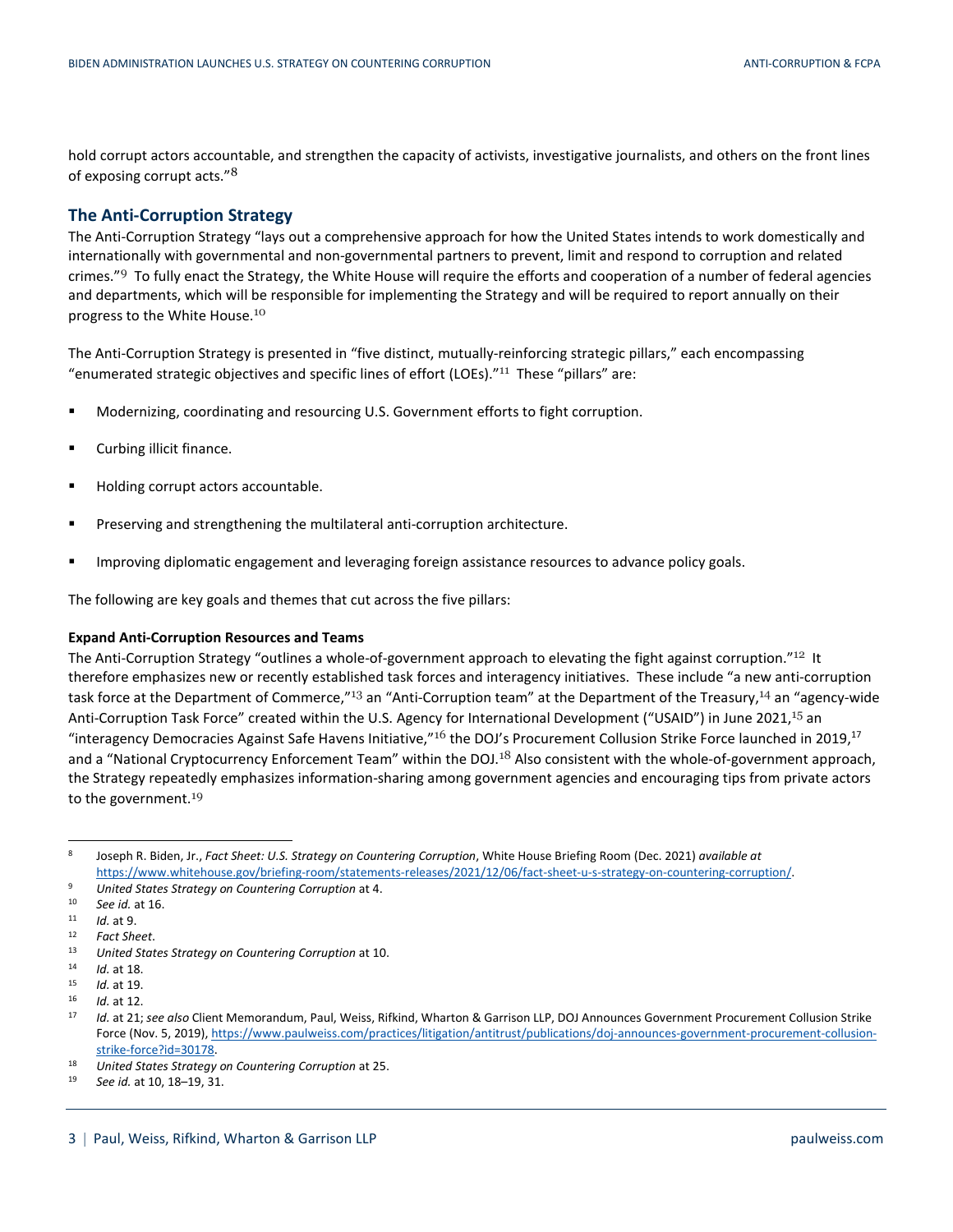#### **Improve Transparency to Combat Illicit Finance**

The Anti-Corruption Strategy emphasizes pro-transparency initiatives to combat "transnational illicit finance . . . as well as exploitation of the licit financial system."<sup>[20](#page-3-0)</sup> In particular, the Strategy announces and highlights forthcoming regulations that will target previously opaque industries.

- Perhaps most notably, the Strategy states that, as required by the Corporate Transparency Act ("CTA"),<sup>[21](#page-3-1)</sup> the Treasury Department will issue regulations to "create a beneficial ownership registry that collects information of the true owners of certain companies" that "make[s] that information accessible" to a variety of regulatory agencies and—with the consent of the company—financial institutions.<sup>[22](#page-3-2)</sup> Accordingly, on December 8, 2021, the Financial Crimes Enforcement Network ("FinCEN"), a bureau within the Treasury Department, issued a Notice of Proposed Rulemaking ("NPRM") soliciting comments on proposed regulations requiring non-exempt companies to submit to FinCEN information including "the name and address of each beneficial owner."<sup>[23](#page-3-3)</sup> Written comments on the proposed rule are due by February 7, 2022.<sup>[24](#page-3-4)</sup>
- Identifying the real estate industry as "a significant destination for the laundered proceeds of illicit activity, including corruption," the Strategy announces that "[t]he Treasury will issue regulations that will include reporting requirements for those with valuable information regarding real estate transactions." $^{25}$  $^{25}$  $^{25}$  Indeed, shortly after the Strategy was released, FinCEN issued an Advance Notice of Proposed Rulemaking "to solicit public comment on potential requirements under the Bank Secrecy Act (BSA) for certain persons involved in real estate transactions to collect, report, and retain information . . . inthe consideration and preparation of a proposed rule."<sup>26</sup> Written comments are due by February 7, 2022.<sup>[27](#page-3-7)</sup>
- Similarly noting the potential for investment advisory services and the art and antiquities trade to "allow corrupt actors to invest their ill-gotten gains," the Strategy announces that the Treasury "will re-examine the 2015 [NPRM] that would prescribe minimum standards for anti-money laundering programs and suspicious activity reporting requirements for certain investment advisors" and will issue a NPRM proposing to regulate the art and antiquities market under the Bank Secrecy Act.<sup>[28](#page-3-8)</sup>

#### **Pursue Corrupt Individuals, Organizations and Facilitators**

The Anti-Corruption Strategy affirms the administration's commitment to aggressively pursuing anti-corruption enforcement against a wide range of corrupt actors through the development of information-sharing programs and encouraging enactment of new laws and regulations.

Notably, the Anti-Corruption Strategy calls for the increased use of whistleblowers in seizing kleptocrats' stolen assets.<sup>[29](#page-3-9)</sup> In this vein, Treasury, acting pursuant to authority granted under the NDAA, will establish a pilot Kleptocracy Asset Recovery Rewards Program that encourages whistleblowers to provide "information leading to the identification and recovery of stolen assets linked to foreign government corruption held at U.S. financial institutions."<sup>[30](#page-3-10)</sup> In addition to expanding programs to encourage whistleblowers to come forward, the Anti-Corruption Strategy indicates the Executive Branch's intention to work with Congress

<sup>30</sup> *Id.* at 26.

<span id="page-3-1"></span><span id="page-3-0"></span><sup>20</sup> *United States Strategy on Countering Corruption* at 6.

<span id="page-3-2"></span><sup>21</sup> *See* 31 U.S.C. § 5336(b)(2).

<span id="page-3-3"></span><sup>22</sup> *United States Strategy on Countering Corruption* at 21.

<sup>&</sup>lt;sup>23</sup> Dep't of the Treasury, Notice of Proposed Rulemaking: Beneficial Ownership Information Reporting Requirements, 86 Fed. Reg. 69920, 69921 (Dec. 8, 2021).

<span id="page-3-5"></span><span id="page-3-4"></span><sup>24</sup> *Id.* at 69920.

<span id="page-3-6"></span><sup>25</sup> *United States Strategy on Countering Corruption* at 22.

<sup>&</sup>lt;sup>26</sup> Dep't of the Treasury, Advance Notice of Proposed Rulemaking: Anti-Money Laundering Regulations for Real Estate Transactions, 86 Fed. Reg. 69589 (Dec. 8, 2021).

<span id="page-3-8"></span><span id="page-3-7"></span><sup>27</sup> *See id.*

<span id="page-3-9"></span><sup>28</sup> *United States Strategy on Countering Corruption* at 22, 24.

<span id="page-3-10"></span><sup>29</sup> *Id.* at 11-12.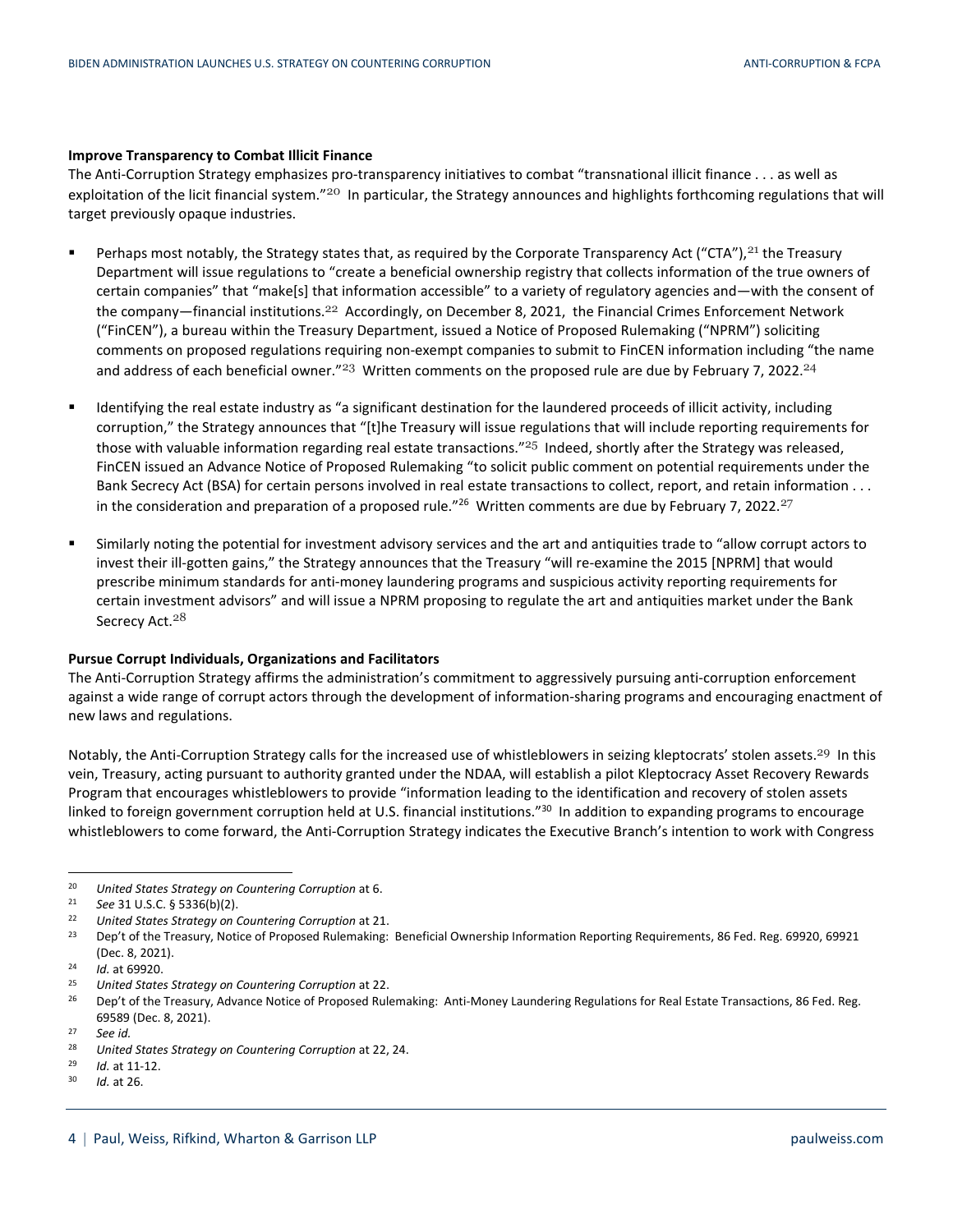and foreign governments to criminalize the demand side of bribery.<sup>[31](#page-4-0)</sup> Indeed, there is pending legislation, the Foreign Extortion Prevention Act, that seeks to "prohibit a foreign official from demanding a bribe."<sup>[32](#page-4-1)</sup> Additionally, the Countering Russian and Other Overseas Kleptocracy ("CROOK") Act was recently re-introduced in both houses of Congress; this proposed legislation seeks to impose additional financial penalties on substantial violators of the FCPA and fund other countries' anti-corruption efforts.<sup>[33](#page-4-2)</sup>

The Anti-Corruption Strategy also spotlights the role of professionals such as lawyers, accountants, and trust and company services providers ("gatekeepers") who may serve as access points to the U.S. and international financial systems and facilitate the flow and concealment of illicit funds. [34](#page-4-3) The Anti-Corruption Strategy encourages the Executive Branch's departments and agencies to evaluate new ways to increase penalties on such gatekeepers, which could take the form of increased coordination with states to establish professional sanctions.<sup>[35](#page-4-4)</sup> In Congress, there is pending legislation, the Establishing New Authorities for Business Laundering and Enabling Risks to Security ("ENABLERS") Act, that seeks to impose substantial anti-money laundering requirements on individuals like accountants, law firms, investment advisors, registered agents, and other non-financial institutions.[36](#page-4-5)

### **Expand and Fortify the International Anti-Corruption Architecture**

Recognizing that any efforts to combat corruption require global partnerships and transnational anti-corruption institutions and frameworks, the Anti-Corruption Strategy discusses plans to:

- **IMPLEMENT CONTEGHT IN A CONTEGHT OF STATE IS A** CONTEGHT IMPLEMENT Against Corruption (UNAC), the [Organization **In A CONTEGHT IN A CONTEGHT IN A CONTEGHT IN A CONTEGHT IN A CONTEGHT IN A CONTEGHT IN A CONTEGHT IN A CONTE** for Economic Cooperation and Development] Anti-Bribery Convention, the [Financial Action Trade Task Force], and regional treaties and frameworks"; [37](#page-4-6)
- Push the G20 and G7 to "effectively implement strong transparency and anti-corruption measures" as well as "pursue similar tracks, as appropriate, in other high-level political groupings, such as the [Financial Action Task Force]"; [38](#page-4-7)
- Engage stakeholders in foreign governments, parliament and civil society to "multilateralize economic sanctions and visa restriction tools designed to curtail corruption" in order to deny corrupt actors safe havens and access to critical countries with sophisticated financial systems;<sup>[39](#page-4-8)</sup> and
- Provide additional foreign assistance funding to facilitate the development of rapid response tools for emerging areas at increased risk of corruption, including through the new USAID's Anti-Corruption Response Fund and the new Department of State and DOJ jointly administered Global Anti-Corruption Rapid Respond Fund.<sup>[40](#page-4-9)</sup>

<sup>40</sup> *Id.* at 36.

<span id="page-4-1"></span><span id="page-4-0"></span><sup>31</sup> *United States Strategy on Countering Corruption* at 12, 26.

<span id="page-4-2"></span><sup>&</sup>lt;sup>32</sup> Foreign Extortion Prevention Act, H.R. 4737, 117th Cong. (2021 – 2022).<br><sup>33</sup> See Client Memorandum, Paul, Weiss, Bifkind, Wharton & Garrison LLP

<sup>33</sup> *See* Client Memorandum, Paul, Weiss, Rifkind, Wharton & Garrison LLP, Transition to the Biden Administration: FCPA Enforcement in the Near Term (Mar. 1, 2021), at 7,

https://www.paulweiss.com/media/3980867/transition\_to\_the\_biden\_administration\_fcpa\_enforcement\_in\_the\_near\_term.pdf; Countering Russian and Other Overseas Kleptocracy Act, H.R. 402, 117th Cong. (2021 – 2022); Countering Russian and Other Overseas Kleptocracy Act, S. 158, 117th Cong. (2021 – 2022).

<span id="page-4-4"></span><span id="page-4-3"></span><sup>34</sup> *See United States Strategy for Countering Corruption* at 11, 23.

<span id="page-4-5"></span><sup>35</sup> *See id*.

<sup>&</sup>lt;sup>36</sup> Establishing New Authorities for Business Laundering and Enabling Risks to Security Act, H.R. 5525, 117th Cong. (2021 – 2022). As drafted, the ENABLERS Act would expand the reach of the Bank Secrecy Act (BSA) and impose BSA requirements, including those mandating maintenance of an effective anti-money laundering program, designation of a compliance officer, and filing suspicious activity reports (SARs).

<span id="page-4-7"></span><span id="page-4-6"></span><sup>37</sup> *United States Strategy for Countering Corruption* at 32.

<span id="page-4-8"></span><sup>38</sup> *Id.* at 33.

<span id="page-4-9"></span>*Id.* at 27.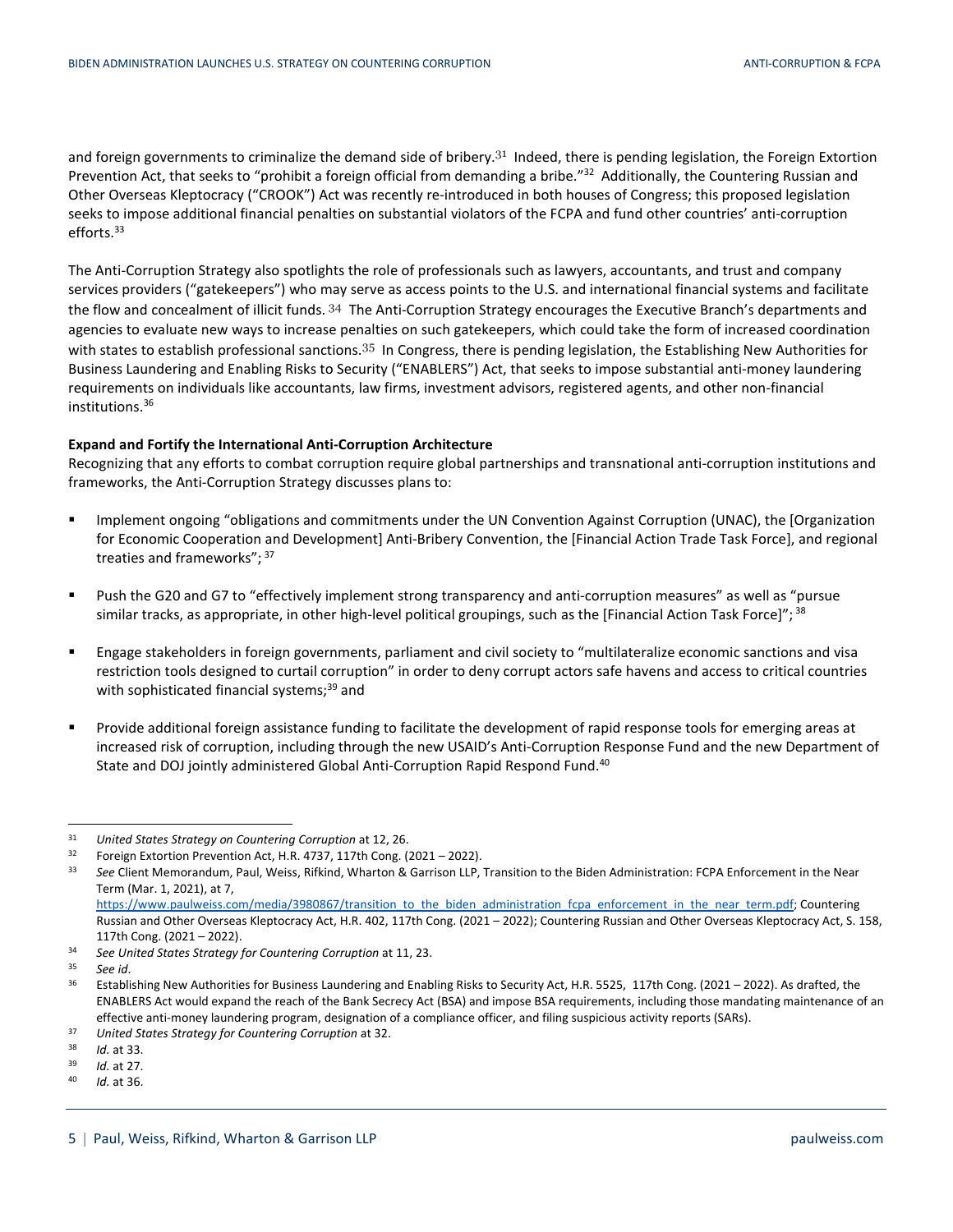#### **Engage with the Private Sector**

Finally, the Anti-Corruption Strategy emphasizes the administration's plans to "bolster and promote public-private partnerships to more consistently bring in the private sector as critical actors in the fight against corruption."<sup>[41](#page-5-0)</sup> In particular, the Strategy announces plans to "encourag[e] the adoption and enforcement of anti-corruption compliance programs by U.S. and international companies" and previews forthcoming FinCEN regulations "that will specify how financial institutions should incorporate [anti-corruption priorities] into their risk-based AML programs."[42](#page-5-1) Presumably, these will reflect financial institutions' ability, with consent, to access beneficial ownership information through FinCEN's registry.

#### **Practical Takeaways**

As the Executive Branch works with domestic and foreign partners to implement the strategic objectives of the Anti-Corruption Strategy, companies, including U.S. multinational corporations and non-U.S. corporations with ties to the United States, should consider the following:

- Companies may want to reassess internal controls and compliance programs to ensure effective identification and remediation of corrupt behavior, including, but not limited to, bribery and money-laundering.
- Companies may want to ensure that their internal whistleblower protection programs promptly escalate issues and do not encourage employees to share information externally.
- Companies should maintain rigorous due diligence procedures for partners and third parties, domestic and foreign, in light of the increased potential for U.S. and multilateral sanctions. U.S. financial institutions, in particular, should note for their employees the need to be diligent in conducting KYC and due diligence procedures.
- Professional services providers, such as attorneys, accounting firms, investment advisors, financial services companies, and real estate firms, will face additional scrutiny and may want to take additional steps to conduct thorough due diligence on clients and sources of funds, in addition to keeping close watch on the proposed rulemaking and pending legislation related to the Strategy's goals and submitting comments to proposed rules where appropriate.
- The Strategy contemplates that new Executive Branch initiatives and legislation will be forthcoming, and requires federal departments and agencies to "report annually to the President on progress made against the Strategy's goals."<sup>[43](#page-5-2)</sup> Accordingly, companies should monitor the changing anti-corruption and anti-money laundering enforcement landscape.

### **Conclusion**

In sum, the Anti-Corruption Strategy is a comprehensive, aspirational document. It sets forth a strategic framework for the Biden administration's emphasis on anti-corruption as a core national security interest. However, it remains to be seen to what extent the departments and agencies of the Executive Branch, working alongside Congress and foreign partners, will succeed in implementing the objectives of the Anti-Corruption Strategy. Nonetheless, clients should be alert to the possibility of increased enforcement of existing authorities such as the FCPA, the possibility of new anti-corruption regulations, and the growing arsenal of tools being developed and deployed.

We will continue to monitor these reports, as well as enforcement efforts, forthcoming regulations, and other relevant developments.

\* \* \*

<span id="page-5-1"></span><span id="page-5-0"></span><sup>41</sup> *United States Strategy on Countering Corruption* at 8.

<span id="page-5-2"></span><sup>42</sup> *Id.* at 12, 31.

<sup>43</sup> *Id. at* 16.